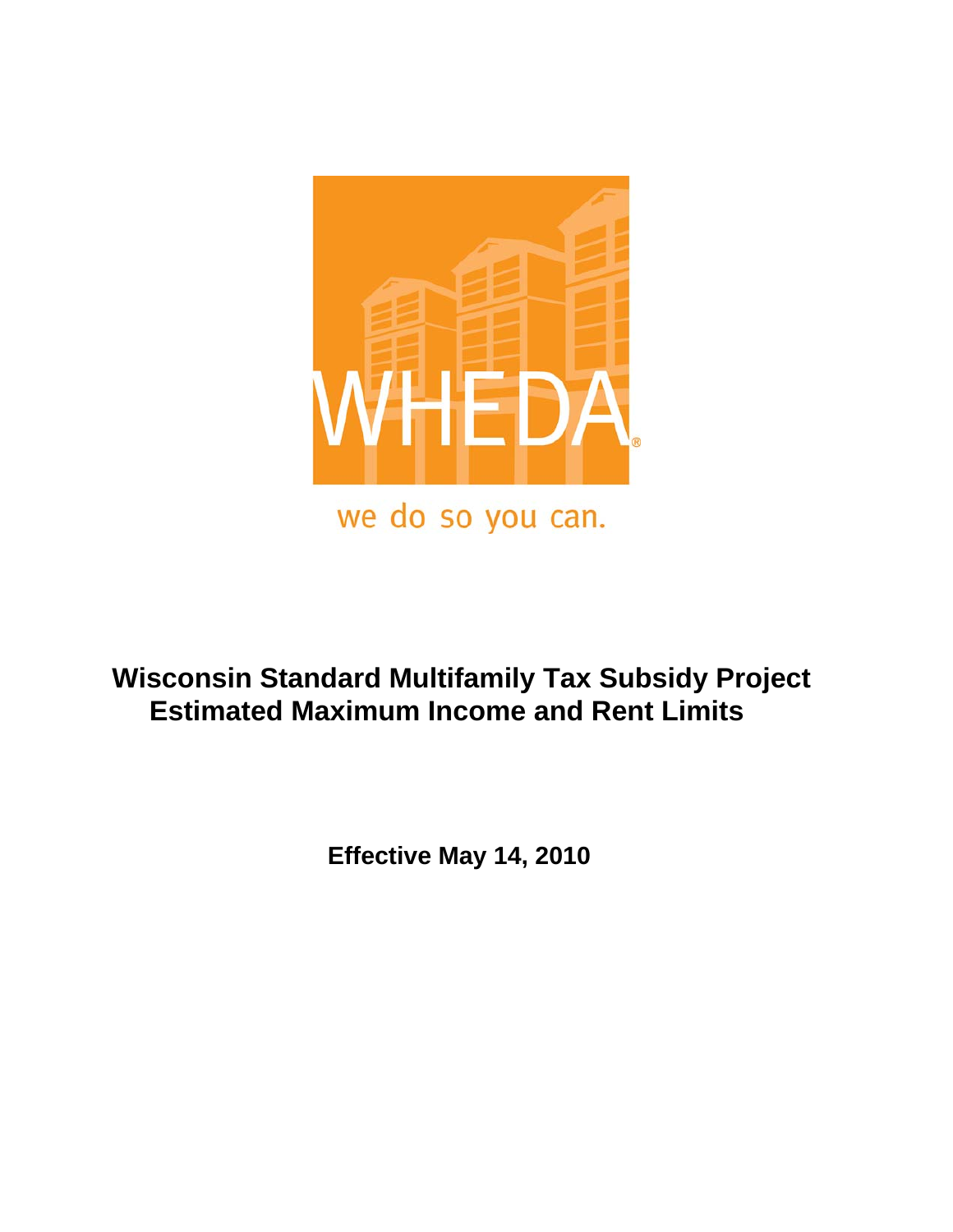# Wisconsin Standard Multifamily Tax Subsidy Project Income Limits Estimated Maximum Family Income Limits at 30% of HUD Estimated 2010 County Median Income Effective May 14, 2010

| <b>Family Size:</b> | <b>ONE</b> | <b>TWO</b> | <b>THREE</b> | <b>FOUR</b> | <b>FIVE</b> | <b>SIX</b> | <b>SEVEN</b> | <b>EIGHT</b> | <b>NINE</b> |
|---------------------|------------|------------|--------------|-------------|-------------|------------|--------------|--------------|-------------|
| <b>COUNTY</b>       |            |            |              |             |             |            |              |              |             |
| <b>Brown</b>        | 13,860     | 15,840     | 17,820       | 19,770      | 21,360      | 22,950     | 24,540       | 26,100       | 27,690      |
| <b>Buffalo</b>      | 12,330     | 14,070     | 15,840       | 17,580      | 18,990      | 20,400     | 21,810       | 23,220       | 24,630      |
| Calumet             | 15,000     | 17,130     | 19,260       | 21,390      | 23,130      | 24,840     | 26,550       | 28,260       | 29,970      |
| Chippewa            | 13,380     | 15,300     | 17,220       | 19,110      | 20,640      | 22,170     | 23,700       | 25,230       | 26,760      |
| Columbia            | 14,010     | 16,020     | 18,030       | 20,010      | 21,630      | 23,220     | 24,840       | 26,430       | 28,020      |
| Dane                | 16,800     | 19,200     | 21,600       | 24,000      | 25,920      | 27,840     | 29,760       | 31,680       | 33,600      |
| Dodge               | 13,590     | 15,510     | 17,460       | 19,380      | 20,940      | 22,500     | 24,060       | 25,590       | 27,150      |
| Door                | 12,720     | 14,520     | 16,350       | 18,150      | 19,620      | 21,060     | 22,530       | 23,970       | 25,410      |
| Douglas             | 12,600     | 14,400     | 16,200       | 18,000      | 19,440      | 20,880     | 22,320       | 23,760       | 25,200      |
| Dunn                | 12,750     | 14,580     | 16,410       | 18,210      | 19,680      | 21,150     | 22,590       | 24,060       | 25,500      |
| Eau Claire          | 13,380     | 15,300     | 17,220       | 19,110      | 20,640      | 22,170     | 23,700       | 25,230       | 26,760      |
| Fond du Lac         | 13,860     | 15,840     | 17,820       | 19,800      | 21,390      | 22,980     | 24,570       | 26,160       | 27,720      |
| Green               | 13,440     | 15,360     | 17,280       | 19,200      | 20,760      | 22,290     | 23,820       | 25,350       | 26,880      |
| <b>Green Lake</b>   | 12,390     | 14,160     | 15,930       | 17,700      | 19,140      | 20,550     | 21,960       | 23,370       | 24,780      |
| Iowa                | 13,890     | 15,870     | 17,850       | 19,830      | 21,420      | 23,010     | 24,600       | 26,190       | 27,780      |
| Jefferson           | 14,010     | 16,020     | 18,030       | 20,010      | 21,630      | 23,220     | 24,840       | 26,430       | 28,020      |
| Kenosha             | 14,910     | 17,040     | 19,170       | 21,300      | 23,010      | 24,720     | 26,430       | 28,140       | 29,820      |
| Kewaunee            | 13,860     | 15,840     | 17,820       | 19,770      | 21,360      | 22,950     | 24,540       | 26,100       | 27,690      |
| La Crosse           | 13,350     | 15,240     | 17,160       | 19,050      | 20,580      | 22,110     | 23,640       | 25,170       | 26,670      |
| Lincoln             | 12,570     | 14,370     | 16,170       | 17,940      | 19,380      | 20,820     | 22,260       | 23,700       | 25,140      |
| Manitowoc           | 13,410     | 15,330     | 17,250       | 19,140      | 20,700      | 22,230     | 23,760       | 25,290       | 26,820      |
| Marathon            | 14,130     | 16,140     | 18,150       | 20,160      | 21,780      | 23,400     | 25,020       | 26,640       | 28,230      |
| Milwaukee           | 14,940     | 17,070     | 19,200       | 21,330      | 23,040      | 24,750     | 26,460       | 28,170       | 29,880      |
| Oconto              | 12,330     | 14,070     | 15,840       | 17,580      | 18,990      | 20,400     | 21,810       | 23,220       | 24,630      |
| Outagamie           | 15,000     | 17,130     | 19,260       | 21,390      | 23,130      | 24,840     | 26,550       | 28,260       | 29,970      |
| Ozaukee             | 14,940     | 17,070     | 19,200       | 21,330      | 23,040      | 24,750     | 26,460       | 28,170       | 29,880      |
| Pierce              | 17,640     | 20,160     | 22,680       | 25,200      | 27,240      | 29,250     | 31,260       | 33,270       | 35,280      |
| Polk                | 12,900     | 14,730     | 16,560       | 18,390      | 19,890      | 21,360     | 22,830       | 24,300       | 25,770      |
| Portage             | 14,220     | 16,230     | 18,270       | 20,280      | 21,930      | 23,550     | 25,170       | 26,790       | 28,410      |
| Racine              | 14,280     | 16,320     | 18,360       | 20,370      | 22,020      | 23,640     | 25,260       | 26,910       | 28,530      |
| Rock                | 13,650     | 15,600     | 17,550       | 19,500      | 21,060      | 22,620     | 24,180       | 25,740       | 27,300      |
| St. Croix           | 17,640     | 20,160     | 22,680       | 25,200      | 27,240      | 29,250     | 31,260       | 33,270       | 35,280      |
| <b>Sauk</b>         | 12,960     | 14,790     | 16,650       | 18,480      | 19,980      | 21,450     | 22,920       | 24,420       | 25,890      |
| Sheboygan           | 14,070     | 16,080     | 18,090       | 20,100      | 21,720      | 23,340     | 24,930       | 26,550       | 28,140      |
| Walworth            | 14,790     | 16,890     | 18,990       | 21,090      | 22,800      | 24,480     | 26,160       | 27,840       | 29,550      |
| Washington          | 14,940     | 17,070     | 19,200       | 21,330      | 23,040      | 24,750     | 26,460       | 28,170       | 29,880      |
| Waukesha            | 14,940     | 17,070     | 19,200       | 21,330      | 23,040      | 24,750     | 26,460       | 28,170       | 29,880      |
| Waupaca             | 12,540     | 14,340     | 16,140       | 17,910      | 19,350      | 20,790     | 22,230       | 23,670       | 25,080      |
| Winnebago           | 14,370     | 16,440     | 18,480       | 20,520      | 22,170      | 23,820     | 25,470       | 27,090       | 28,740      |
| Wood                | 12,990     | 14,850     | 16,710       | 18,540      | 20,040      | 21,510     | 23,010       | 24,480       | 25,980      |

Income limits for the counties listed below are based on the 2010 Median Family Income for the Nonmetropolitan portions of the state.

Adams Ashland Barron Bayfield Burnett Clark Crawford Florence Forest Grant Iron Jackson Juneau Lafayette Langlade Marinette Marquette Menominee Monroe Oneida Pepin Price Richland Rusk Sawyer Shawano Taylor Trempealeau Vernon Vilas Washburn Waushara

| Family Size: | ONE    | TWO        | THREE  | FOUR   | <b>FIVE</b> | <b>SIX</b> | <b>SEVEN</b> | <b>EIGHT</b>        | <b>NINE</b> |
|--------------|--------|------------|--------|--------|-------------|------------|--------------|---------------------|-------------|
| Income: I    | 12,330 | $14,070 +$ | 15,840 | 17,580 | 18,990      | 20,400     | 21.810       | $\sim$ 23,220 $\pm$ | 24,630      |

| Family Size: | ONE                 | TWO    | THREE  | <b>FOUR</b> | <b>FIVE</b> | SIX    | <b>SEVEN</b> | <b>EIGHT</b> | <b>NINE</b> |
|--------------|---------------------|--------|--------|-------------|-------------|--------|--------------|--------------|-------------|
| Income:      | 10.860 <sub>1</sub> | 12,390 | 13.950 | 15,480      | 16.740 i    | 17,970 | 19.200       | 20,460       | 21,690      |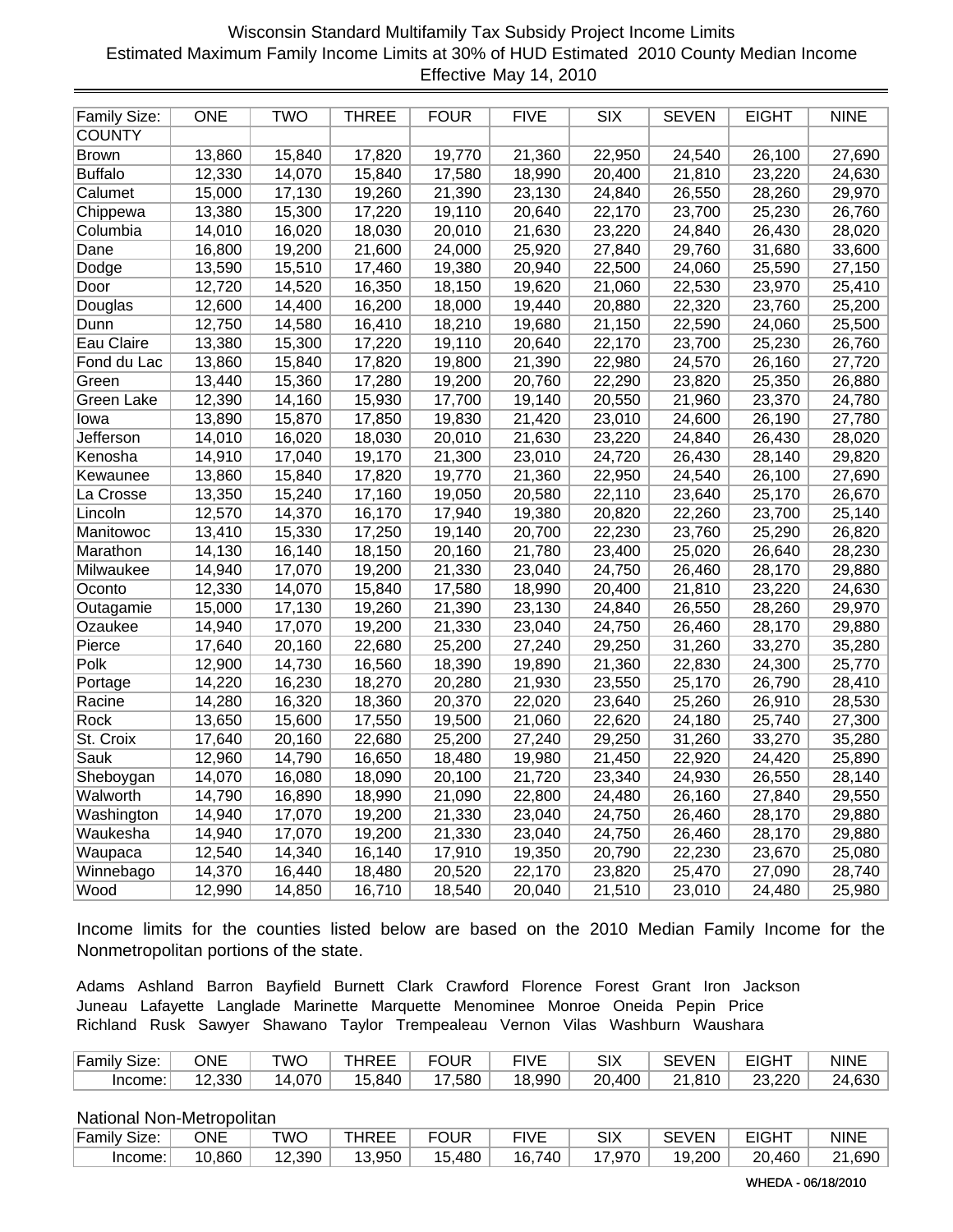# Wisconsin Standard Multifamily Tax Subsidy Project Income Limits Estimated Maximum Family Income Limits at 40% of HUD Estimated 2010 County Median Income Effective May 14, 2010

| <b>Family Size:</b> | <b>ONE</b> | <b>TWO</b> | <b>THREE</b> | <b>FOUR</b> | <b>FIVE</b> | <b>SIX</b> | <b>SEVEN</b> | <b>EIGHT</b> | <b>NINE</b> |
|---------------------|------------|------------|--------------|-------------|-------------|------------|--------------|--------------|-------------|
| <b>COUNTY</b>       |            |            |              |             |             |            |              |              |             |
| <b>Brown</b>        | 18,480     | 21,120     | 23,760       | 26,360      | 28,480      | 30,600     | 32,720       | 34,800       | 36,920      |
| <b>Buffalo</b>      | 16,440     | 18,760     | 21,120       | 23,440      | 25,320      | 27,200     | 29,080       | 30,960       | 32,840      |
| Calumet             | 20,000     | 22,840     | 25,680       | 28,520      | 30,840      | 33,120     | 35,400       | 37,680       | 39,960      |
| Chippewa            | 17,840     | 20,400     | 22,960       | 25,480      | 27,520      | 29,560     | 31,600       | 33,640       | 35,680      |
| Columbia            | 18,680     | 21,360     | 24,040       | 26,680      | 28,840      | 30,960     | 33,120       | 35,240       | 37,360      |
| Dane                | 22,400     | 25,600     | 28,800       | 32,000      | 34,560      | 37,120     | 39,680       | 42,240       | 44,800      |
| Dodge               | 18,120     | 20,680     | 23,280       | 25,840      | 27,920      | 30,000     | 32,080       | 34,120       | 36,200      |
| Door                | 16,960     | 19,360     | 21,800       | 24,200      | 26,160      | 28,080     | 30,040       | 31,960       | 33,880      |
| Douglas             | 16,800     | 19,200     | 21,600       | 24,000      | 25,920      | 27,840     | 29,760       | 31,680       | 33,600      |
| Dunn                | 17,000     | 19,440     | 21,880       | 24,280      | 26,240      | 28,200     | 30,120       | 32,080       | 34,000      |
| Eau Claire          | 17,840     | 20,400     | 22,960       | 25,480      | 27,520      | 29,560     | 31,600       | 33,640       | 35,680      |
| Fond du Lac         | 18,480     | 21,120     | 23,760       | 26,400      | 28,520      | 30,640     | 32,760       | 34,880       | 36,960      |
| Green               | 17,920     | 20,480     | 23,040       | 25,600      | 27,680      | 29,720     | 31,760       | 33,800       | 35,840      |
| <b>Green Lake</b>   | 16,520     | 18,880     | 21,240       | 23,600      | 25,520      | 27,400     | 29,280       | 31,160       | 33,040      |
| Iowa                | 18,520     | 21,160     | 23,800       | 26,440      | 28,560      | 30,680     | 32,800       | 34,920       | 37,040      |
| Jefferson           | 18,680     | 21,360     | 24,040       | 26,680      | 28,840      | 30,960     | 33,120       | 35,240       | 37,360      |
| Kenosha             | 19,880     | 22,720     | 25,560       | 28,400      | 30,680      | 32,960     | 35,240       | 37,520       | 39,760      |
| Kewaunee            | 18,480     | 21,120     | 23,760       | 26,360      | 28,480      | 30,600     | 32,720       | 34,800       | 36,920      |
| La Crosse           | 17,800     | 20,320     | 22,880       | 25,400      | 27,440      | 29,480     | 31,520       | 33,560       | 35,560      |
| Lincoln             | 16,760     | 19,160     | 21,560       | 23,920      | 25,840      | 27,760     | 29,680       | 31,600       | 33,520      |
| Manitowoc           | 17,880     | 20,440     | 23,000       | 25,520      | 27,600      | 29,640     | 31,680       | 33,720       | 35,760      |
| Marathon            | 18,840     | 21,520     | 24,200       | 26,880      | 29,040      | 31,200     | 33,360       | 35,520       | 37,640      |
| Milwaukee           | 19,920     | 22,760     | 25,600       | 28,440      | 30,720      | 33,000     | 35,280       | 37,560       | 39,840      |
| Oconto              | 16,440     | 18,760     | 21,120       | 23,440      | 25,320      | 27,200     | 29,080       | 30,960       | 32,840      |
| Outagamie           | 20,000     | 22,840     | 25,680       | 28,520      | 30,840      | 33,120     | 35,400       | 37,680       | 39,960      |
| Ozaukee             | 19,920     | 22,760     | 25,600       | 28,440      | 30,720      | 33,000     | 35,280       | 37,560       | 39,840      |
| Pierce              | 23,520     | 26,880     | 30,240       | 33,600      | 36,320      | 39,000     | 41,680       | 44,360       | 47,040      |
| Polk                | 17,200     | 19,640     | 22,080       | 24,520      | 26,520      | 28,480     | 30,440       | 32,400       | 34,360      |
| Portage             | 18,960     | 21,640     | 24,360       | 27,040      | 29,240      | 31,400     | 33,560       | 35,720       | 37,880      |
| Racine              | 19,040     | 21,760     | 24,480       | 27,160      | 29,360      | 31,520     | 33,680       | 35,880       | 38,040      |
| Rock                | 18,200     | 20,800     | 23,400       | 26,000      | 28,080      | 30,160     | 32,240       | 34,320       | 36,400      |
| St. Croix           | 23,520     | 26,880     | 30,240       | 33,600      | 36,320      | 39,000     | 41,680       | 44,360       | 47,040      |
| Sauk                | 17,280     | 19,720     | 22,200       | 24,640      | 26,640      | 28,600     | 30,560       | 32,560       | 34,520      |
| Sheboygan           | 18,760     | 21,440     | 24,120       | 26,800      | 28,960      | 31,120     | 33,240       | 35,400       | 37,520      |
| Walworth            | 19,720     | 22,520     | 25,320       | 28,120      | 30,400      | 32,640     | 34,880       | 37,120       | 39,400      |
| Washington          | 19,920     | 22,760     | 25,600       | 28,440      | 30,720      | 33,000     | 35,280       | 37,560       | 39,840      |
| Waukesha            | 19,920     | 22,760     | 25,600       | 28,440      | 30,720      | 33,000     | 35,280       | 37,560       | 39,840      |
| Waupaca             | 16,720     | 19,120     | 21,520       | 23,880      | 25,800      | 27,720     | 29,640       | 31,560       | 33,440      |
| Winnebago           | 19,160     | 21,920     | 24,640       | 27,360      | 29,560      | 31,760     | 33,960       | 36,120       | 38,320      |
| Wood                | 17,320     | 19,800     | 22,280       | 24,720      | 26,720      | 28,680     | 30,680       | 32,640       | 34,640      |

Income limits for the counties listed below are based on the 2010 Median Family Income for the Nonmetropolitan portions of the state.

Adams Ashland Barron Bayfield Burnett Clark Crawford Florence Forest Grant Iron Jackson Juneau Lafayette Langlade Marinette Marquette Menominee Monroe Oneida Pepin Price Richland Rusk Sawyer Shawano Taylor Trempealeau Vernon Vilas Washburn Waushara

| Family Size: | ONE    | TWO    | THREE  | <b>FOUR</b> | <b>FIVE</b> | SIX    | <b>SEVEN</b> | <b>EIGHT</b> | <b>NINE</b> |
|--------------|--------|--------|--------|-------------|-------------|--------|--------------|--------------|-------------|
| Income:      | 16.440 | 18,760 | 21,120 | 23,440      | 25,320      | 27,200 | 29,080       | 30,960       | 32,840      |

| Family Size: | ONE    | TWO    | THREE  | <b>FOUR</b> | <b>FIVE</b> | SIX    | SEVEN  | <b>EIGHT</b> | <b>NINE</b> |
|--------------|--------|--------|--------|-------------|-------------|--------|--------|--------------|-------------|
| Income:      | 14,480 | 16,520 | 18,600 | 20,640      | 22,320      | 23,960 | 25,600 | 27,280       | 28,920      |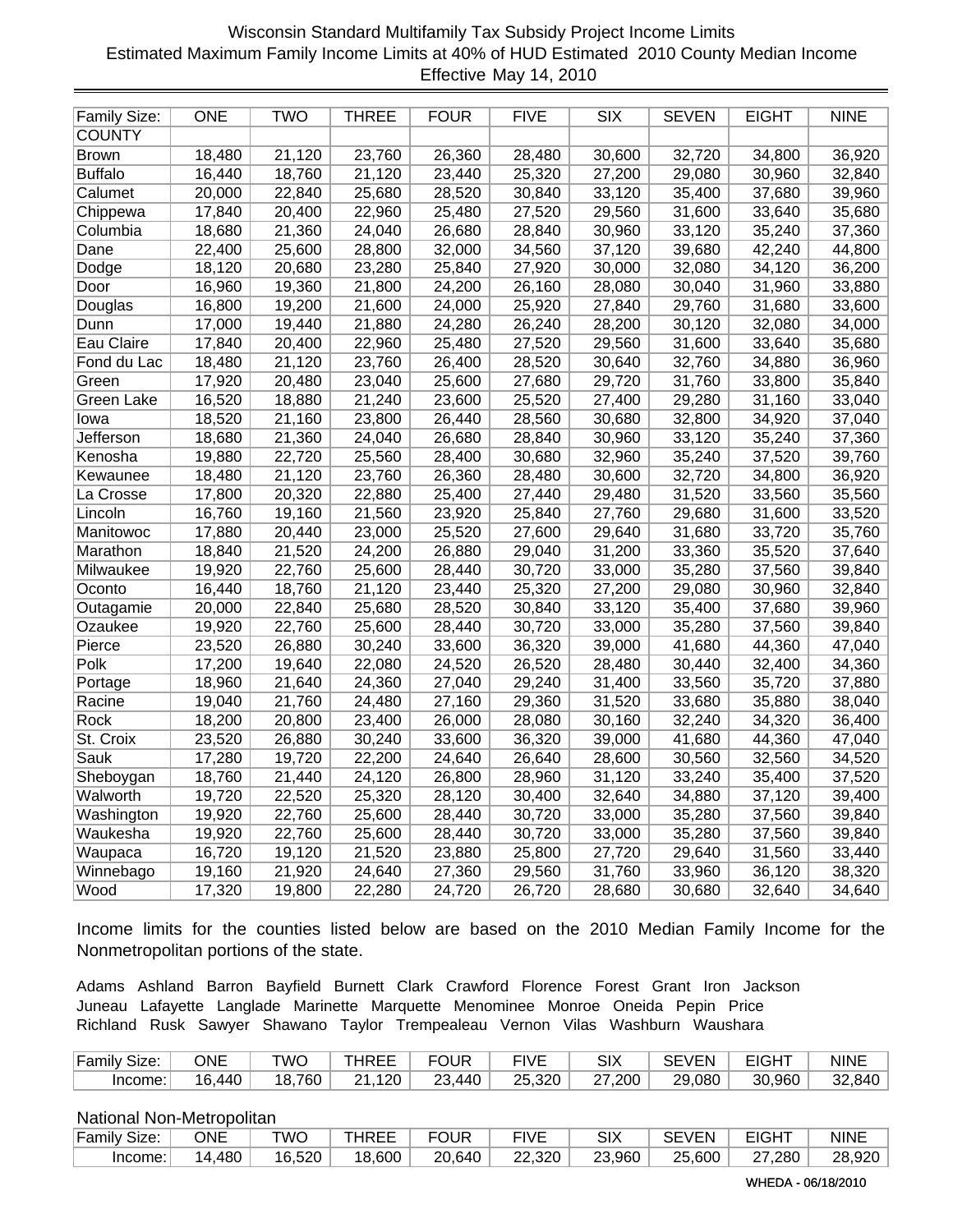# Wisconsin Standard Multifamily Tax Subsidy Project Income Limits Estimated Maximum Family Income Limits at 50% of HUD Estimated 2010 County Median Income Effective May 14, 2010

| Family Size:   | <b>ONE</b> | <b>TWO</b> | <b>THREE</b> | <b>FOUR</b> | <b>FIVE</b> | <b>SIX</b> | SEVEN                 | <b>EIGHT</b> | <b>NINE</b> |
|----------------|------------|------------|--------------|-------------|-------------|------------|-----------------------|--------------|-------------|
| <b>COUNTY</b>  |            |            |              |             |             |            |                       |              |             |
| <b>Brown</b>   | 23,100     | 26,400     | 29,700       | 32,950      | 35,600      | 38,250     | 40,900                | 43,500       | 46,150      |
| <b>Buffalo</b> | 20,550     | 23,450     | 26,400       | 29,300      | 31,650      | 34,000     | 36,350                | 38,700       | 41,050      |
| Calumet        | 25,000     | 28,550     | 32,100       | 35,650      | 38,550      | 41,400     | 44,250                | 47,100       | 49,950      |
| Chippewa       | 22,300     | 25,500     | 28,700       | 31,850      | 34,400      | 36,950     | 39,500                | 42,050       | 44,600      |
| Columbia       | 23,350     | 26,700     | 30,050       | 33,350      | 36,050      | 38,700     | 41,400                | 44,050       | 46,700      |
| Dane           | 28,000     | 32,000     | 36,000       | 40,000      | 43,200      | 46,400     | 49,600                | 52,800       | 56,000      |
| Dodge          | 22,650     | 25,850     | 29,100       | 32,300      | 34,900      | 37,500     | 40,100                | 42,650       | 45,250      |
| Door           | 21,200     | 24,200     | 27,250       | 30,250      | 32,700      | 35,100     | 37,550                | 39,950       | 42,350      |
| Douglas        | 21,000     | 24,000     | 27,000       | 30,000      | 32,400      | 34,800     | 37,200                | 39,600       | 42,000      |
| Dunn           | 21,250     | 24,300     | 27,350       | 30,350      | 32,800      | 35,250     | 37,650                | 40,100       | 42,500      |
| Eau Claire     | 22,300     | 25,500     | 28,700       | 31,850      | 34,400      | 36,950     | 39,500                | 42,050       | 44,600      |
| Fond du Lac    | 23,100     | 26,400     | 29,700       | 33,000      | 35,650      | 38,300     | 40,950                | 43,600       | 46,200      |
| Green          | 22,400     | 25,600     | 28,800       | 32,000      | 34,600      | 37,150     | 39,700                | 42,250       | 44,800      |
| Green Lake     | 20,650     | 23,600     | 26,550       | 29,500      | 31,900      | 34,250     | 36,600                | 38,950       | 41,300      |
| lowa           | 23,150     | 26,450     | 29,750       | 33,050      | 35,700      | 38,350     | 41,000                | 43,650       | 46,300      |
| Jefferson      | 23,350     | 26,700     | 30,050       | 33,350      | 36,050      | 38,700     | 41,400                | 44,050       | 46,700      |
| Kenosha        | 24,850     | 28,400     | 31,950       | 35,500      | 38,350      | 41,200     | 44,050                | 46,900       | 49,700      |
| Kewaunee       | 23,100     | 26,400     | 29,700       | 32,950      | 35,600      | 38,250     | 40,900                | 43,500       | 46,150      |
| La Crosse      | 22,250     | 25,400     | 28,600       | 31,750      | 34,300      | 36,850     | 39,400                | 41,950       | 44,450      |
| Lincoln        | 20,950     | 23,950     | 26,950       | 29,900      | 32,300      | 34,700     | 37,100                | 39,500       | 41,900      |
| Manitowoc      | 22,350     | 25,550     | 28,750       | 31,900      | 34,500      | 37,050     | 39,600                | 42,150       | 44,700      |
| Marathon       | 23,550     | 26,900     | 30,250       | 33,600      | 36,300      | 39,000     | 41,700                | 44,400       | 47,050      |
| Milwaukee      | 24,900     | 28,450     | 32,000       | 35,550      | 38,400      | 41,250     | 44,100                | 46,950       | 49,800      |
| Oconto         | 20,550     | 23,450     | 26,400       | 29,300      | 31,650      | 34,000     | 36,350                | 38,700       | 41,050      |
| Outagamie      | 25,000     | 28,550     | 32,100       | 35,650      | 38,550      | 41,400     | 44,250                | 47,100       | 49,950      |
| Ozaukee        | 24,900     | 28,450     | 32,000       | 35,550      | 38,400      | 41,250     | 44,100                | 46,950       | 49,800      |
| Pierce         | 29,400     | 33,600     | 37,800       | 42,000      | 45,400      | 48,750     | $\overline{52}$ , 100 | 55,450       | 58,800      |
| Polk           | 21,500     | 24,550     | 27,600       | 30,650      | 33,150      | 35,600     | 38,050                | 40,500       | 42,950      |
| Portage        | 23,700     | 27,050     | 30,450       | 33,800      | 36,550      | 39,250     | 41,950                | 44,650       | 47,350      |
| Racine         | 23,800     | 27,200     | 30,600       | 33,950      | 36,700      | 39,400     | 42,100                | 44,850       | 47,550      |
| Rock           | 22,750     | 26,000     | 29,250       | 32,500      | 35,100      | 37,700     | 40,300                | 42,900       | 45,500      |
| St. Croix      | 29,400     | 33,600     | 37,800       | 42,000      | 45,400      | 48,750     | 52,100                | 55,450       | 58,800      |
| <b>Sauk</b>    | 21,600     | 24,650     | 27,750       | 30,800      | 33,300      | 35,750     | 38,200                | 40,700       | 43,150      |
| Sheboygan      | 23,450     | 26,800     | 30,150       | 33,500      | 36,200      | 38,900     | 41,550                | 44,250       | 46,900      |
| Walworth       | 24,650     | 28,150     | 31,650       | 35,150      | 38,000      | 40,800     | 43,600                | 46,400       | 49,250      |
| Washington     | 24,900     | 28,450     | 32,000       | 35,550      | 38,400      | 41,250     | 44,100                | 46,950       | 49,800      |
| Waukesha       | 24,900     | 28,450     | 32,000       | 35,550      | 38,400      | 41,250     | 44,100                | 46,950       | 49,800      |
| Waupaca        | 20,900     | 23,900     | 26,900       | 29,850      | 32,250      | 34,650     | 37,050                | 39,450       | 41,800      |
| Winnebago      | 23,950     | 27,400     | 30,800       | 34,200      | 36,950      | 39,700     | 42,450                | 45,150       | 47,900      |
| Wood           | 21,650     | 24,750     | 27,850       | 30,900      | 33,400      | 35,850     | 38,350                | 40,800       | 43,300      |

Income limits for the counties listed below are based on the 2010 Median Family Income for the Nonmetropolitan portions of the state.

Adams Ashland Barron Bayfield Burnett Clark Crawford Florence Forest Grant Iron Jackson Juneau Lafayette Langlade Marinette Marquette Menominee Monroe Oneida Pepin Price Richland Rusk Sawyer Shawano Taylor Trempealeau Vernon Vilas Washburn Waushara

| Family Size: | ONE    | TWO    | THREE  | FOUR   | <b>FIVE</b> | SIX    | <b>SEVEN</b> | <b>EIGHT</b> | <b>NINE</b> |
|--------------|--------|--------|--------|--------|-------------|--------|--------------|--------------|-------------|
| Income:      | 20.550 | 23,450 | 26,400 | 29,300 | 31,650      | 34,000 | 36,350       | 38,700       | 41,050      |

| <b>Family Size:</b> | ONE    | TWO    | THREE  | FOUR   | <b>FIVE</b> | SIX    | <b>SEVEN</b> | <b>EIGHT</b> | <b>NINE</b> |
|---------------------|--------|--------|--------|--------|-------------|--------|--------------|--------------|-------------|
| Income:             | 18.100 | 20.650 | 23,250 | 25,800 | 27,900      | 29,950 | 32,000       | 34,100       | 36,150      |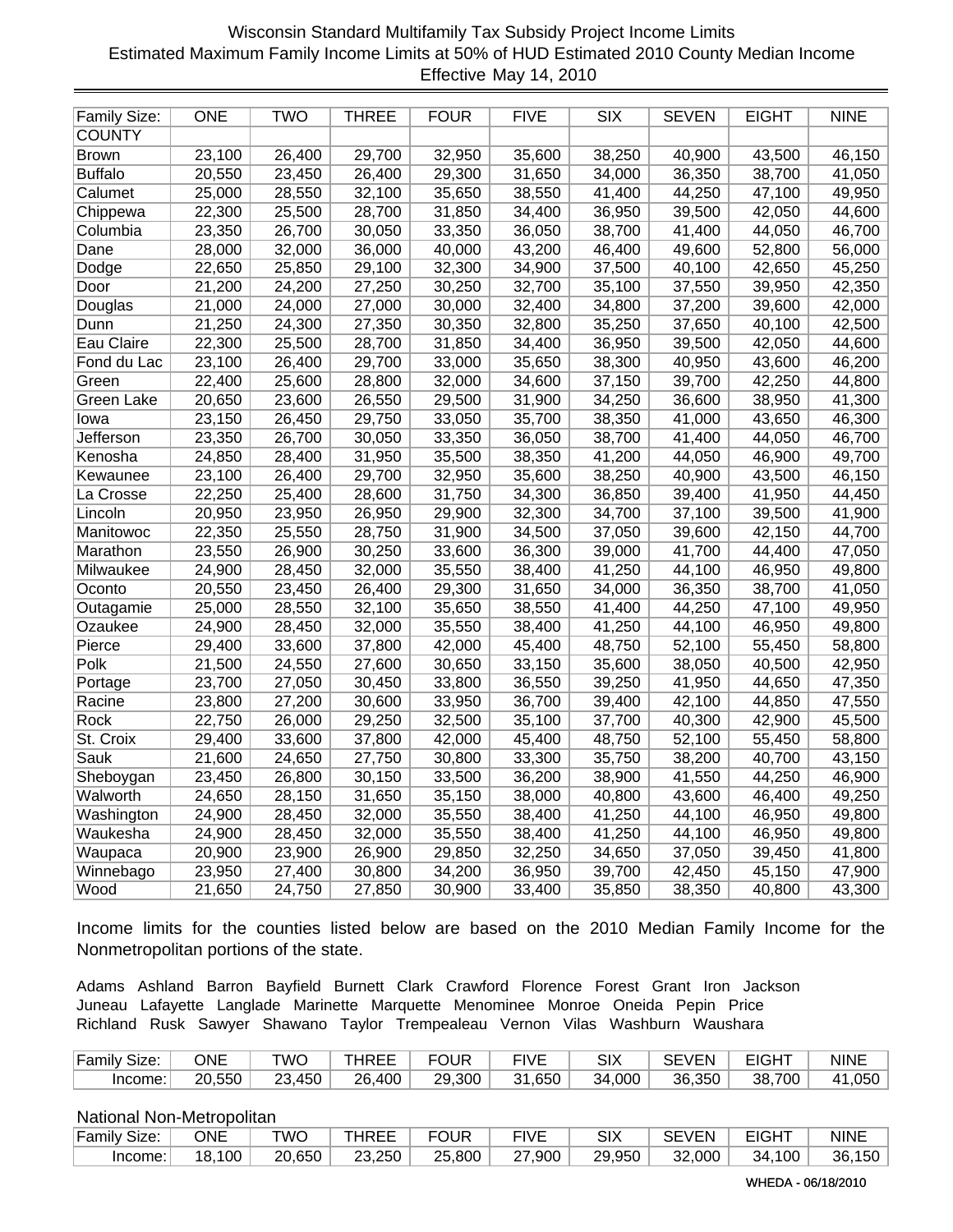# Wisconsin Standard Multifamily Tax Subsidy Project Income Limits Estimated Maximum Family Income Limits at 60% of HUD Estimated 2010 County Median Income Effective May 14, 2010

| <b>Family Size:</b> | <b>ONE</b> | <b>TWO</b> | <b>THREE</b> | <b>FOUR</b> | <b>FIVE</b> | <b>SIX</b> | <b>SEVEN</b> | <b>EIGHT</b> | <b>NINE</b> |
|---------------------|------------|------------|--------------|-------------|-------------|------------|--------------|--------------|-------------|
| <b>COUNTY</b>       |            |            |              |             |             |            |              |              |             |
| <b>Brown</b>        | 27,720     | 31,680     | 35,640       | 39,540      | 42,720      | 45,900     | 49,080       | 52,200       | 55,380      |
| <b>Buffalo</b>      | 24,660     | 28,140     | 31,680       | 35,160      | 37,980      | 40,800     | 43,620       | 46,440       | 49,260      |
| Calumet             | 30,000     | 34,260     | 38,520       | 42,780      | 46,260      | 49,680     | 53,100       | 56,520       | 59,940      |
| Chippewa            | 26,760     | 30,600     | 34,440       | 38,220      | 41,280      | 44,340     | 47,400       | 50,460       | 53,520      |
| Columbia            | 28,020     | 32,040     | 36,060       | 40,020      | 43,260      | 46,440     | 49,680       | 52,860       | 56,040      |
| Dane                | 33,600     | 38,400     | 43,200       | 48,000      | 51,840      | 55,680     | 59,520       | 63,360       | 67,200      |
| Dodge               | 27,180     | 31,020     | 34,920       | 38,760      | 41,880      | 45,000     | 48,120       | 51,180       | 54,300      |
| Door                | 25,440     | 29,040     | 32,700       | 36,300      | 39,240      | 42,120     | 45,060       | 47,940       | 50,820      |
| Douglas             | 25,200     | 28,800     | 32,400       | 36,000      | 38,880      | 41,760     | 44,640       | 47,520       | 50,400      |
| Dunn                | 25,500     | 29,160     | 32,820       | 36,420      | 39,360      | 42,300     | 45,180       | 48,120       | 51,000      |
| Eau Claire          | 26,760     | 30,600     | 34,440       | 38,220      | 41,280      | 44,340     | 47,400       | 50,460       | 53,520      |
| Fond du Lac         | 27,720     | 31,680     | 35,640       | 39,600      | 42,780      | 45,960     | 49,140       | 52,320       | 55,440      |
| Green               | 26,880     | 30,720     | 34,560       | 38,400      | 41,520      | 44,580     | 47,640       | 50,700       | 53,760      |
| Green Lake          | 24,780     | 28,320     | 31,860       | 35,400      | 38,280      | 41,100     | 43,920       | 46,740       | 49,560      |
| lowa                | 27,780     | 31,740     | 35,700       | 39,660      | 42,840      | 46,020     | 49,200       | 52,380       | 55,560      |
| <b>Jefferson</b>    | 28,020     | 32,040     | 36,060       | 40,020      | 43,260      | 46,440     | 49,680       | 52,860       | 56,040      |
| Kenosha             | 29,820     | 34,080     | 38,340       | 42,600      | 46,020      | 49,440     | 52,860       | 56,280       | 59,640      |
| Kewaunee            | 27,720     | 31,680     | 35,640       | 39,540      | 42,720      | 45,900     | 49,080       | 52,200       | 55,380      |
| La Crosse           | 26,700     | 30,480     | 34,320       | 38,100      | 41,160      | 44,220     | 47,280       | 50,340       | 53,340      |
| Lincoln             | 25,140     | 28,740     | 32,340       | 35,880      | 38,760      | 41,640     | 44,520       | 47,400       | 50,280      |
| Manitowoc           | 26,820     | 30,660     | 34,500       | 38,280      | 41,400      | 44,460     | 47,520       | 50,580       | 53,640      |
| Marathon            | 28,260     | 32,280     | 36,300       | 40,320      | 43,560      | 46,800     | 50,040       | 53,280       | 56,460      |
| Milwaukee           | 29,880     | 34,140     | 38,400       | 42,660      | 46,080      | 49,500     | 52,920       | 56,340       | 59,760      |
| Oconto              | 24,660     | 28,140     | 31,680       | 35,160      | 37,980      | 40,800     | 43,620       | 46,440       | 49,260      |
| Outagamie           | 30,000     | 34,260     | 38,520       | 42,780      | 46,260      | 49,680     | 53,100       | 56,520       | 59,940      |
| Ozaukee             | 29,880     | 34,140     | 38,400       | 42,660      | 46,080      | 49,500     | 52,920       | 56,340       | 59,760      |
| Pierce              | 35,280     | 40,320     | 45,360       | 50,400      | 54,480      | 58,500     | 62,520       | 66,540       | 70,560      |
| Polk                | 25,800     | 29,460     | 33,120       | 36,780      | 39,780      | 42,720     | 45,660       | 48,600       | 51,540      |
| Portage             | 28,440     | 32,460     | 36,540       | 40,560      | 43,860      | 47,100     | 50,340       | 53,580       | 56,820      |
| Racine              | 28,560     | 32,640     | 36,720       | 40,740      | 44,040      | 47,280     | 50,520       | 53,820       | 57,060      |
| Rock                | 27,300     | 31,200     | 35,100       | 39,000      | 42,120      | 45,240     | 48,360       | 51,480       | 54,600      |
| St. Croix           | 35,280     | 40,320     | 45,360       | 50,400      | 54,480      | 58,500     | 62,520       | 66,540       | 70,560      |
| <b>Sauk</b>         | 25,920     | 29,580     | 33,300       | 36,960      | 39,960      | 42,900     | 45,840       | 48,840       | 51,780      |
| Sheboygan           | 28,140     | 32,160     | 36,180       | 40,200      | 43,440      | 46,680     | 49,860       | 53,100       | 56,280      |
| Walworth            | 29,580     | 33,780     | 37,980       | 42,180      | 45,600      | 48,960     | 52,320       | 55,680       | 59,100      |
| Washington          | 29,880     | 34,140     | 38,400       | 42,660      | 46,080      | 49,500     | 52,920       | 56,340       | 59,760      |
| Waukesha            | 29,880     | 34,140     | 38,400       | 42,660      | 46,080      | 49,500     | 52,920       | 56,340       | 59,760      |
| Waupaca             | 25,080     | 28,680     | 32,280       | 35,820      | 38,700      | 41,580     | 44,460       | 47,340       | 50,160      |
| Winnebago           | 28,740     | 32,880     | 36,960       | 41,040      | 44,340      | 47,640     | 50,940       | 54,180       | 57,480      |
| Wood                | 25,980     | 29,700     | 33,420       | 37,080      | 40,080      | 43,020     | 46,020       | 48,960       | 51,960      |

Income limits for the counties listed below are based on the 2010 Median Family Income for the Nonmetropolitan portions of the state.

Adams Ashland Barron Bayfield Burnett Clark Crawford Florence Forest Grant Iron Jackson Juneau Lafayette Langlade Marinette Marquette Menominee Monroe Oneida Pepin Price Richland Rusk Sawyer Shawano Taylor Trempealeau Vernon Vilas Washburn Waushara

| Family Size: | ONE    | TWO    | THREE  | FOUR          | <b>FIVE</b> | <b>SIX</b> | <b>SEVEN</b> | <b>EIGHT</b> | <b>NINE</b> |
|--------------|--------|--------|--------|---------------|-------------|------------|--------------|--------------|-------------|
| Income:      | 24,660 | 28,140 | 31,680 | $35,160$ $^+$ | 37,980      | 40,800 $ $ | 43,620       | 46.440       | 49,260      |

National Non-Metropolitan

| Family Size: | ONE    | ™O     | <b>THREE</b> | <b>FOUR</b> | <b>FIVE</b> |        | <b>SEVEN</b> | <b>EIGHT</b> | <b>NINE</b> |
|--------------|--------|--------|--------------|-------------|-------------|--------|--------------|--------------|-------------|
| Income:      | 21.720 | 24,780 | 27,900       | 30,960      | 33,480      | 35,940 | 38,400       | 40,920       | 43,380      |

WHEDA - 06/18/2010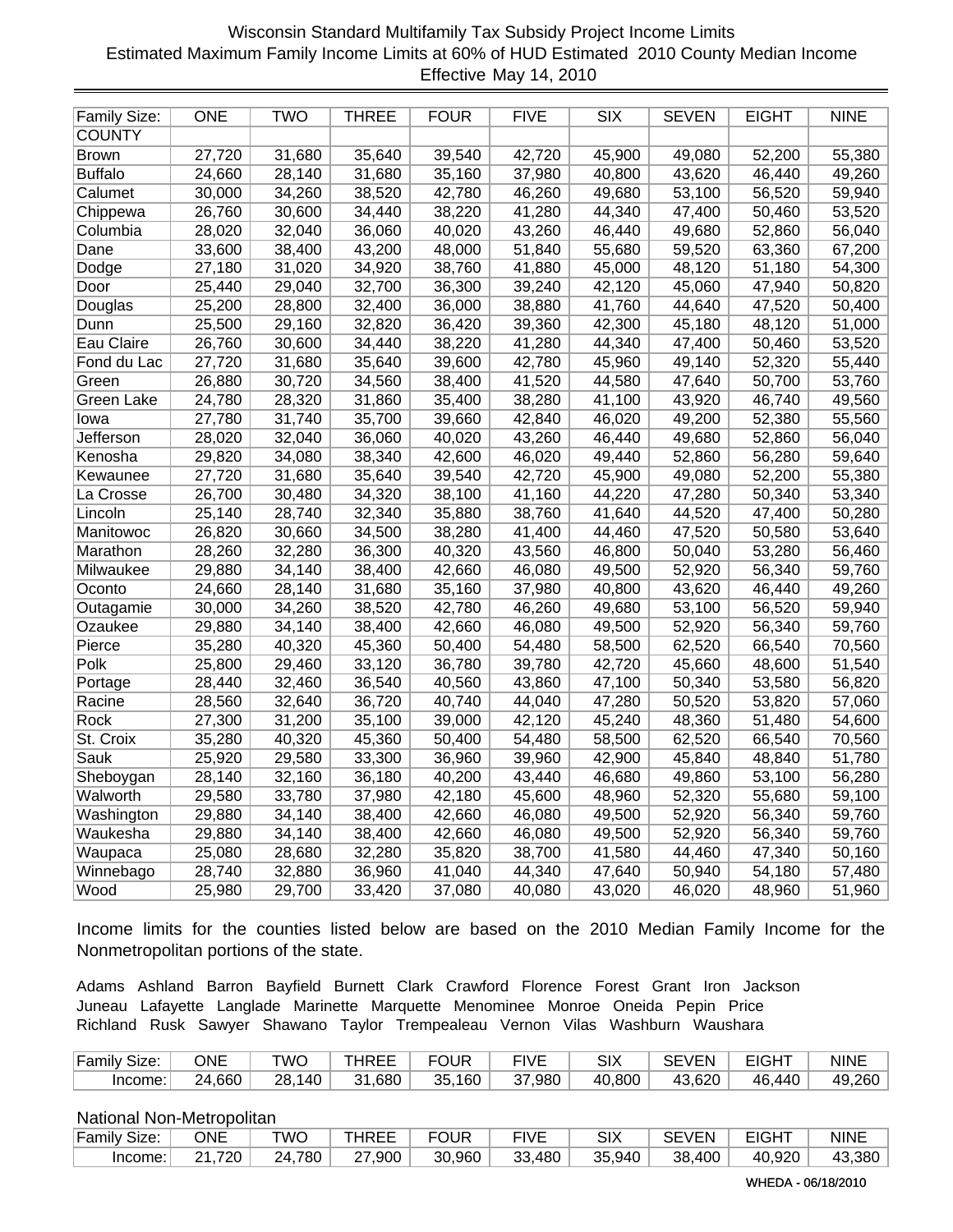# Wisconsin Standard Multifamily Tax Subsidy Project Income Limits Estimated Maximum Rent Limits at 30% 2010 County Median Income Effective May 14, 2010

| Bedroom Size:     | EFF.             | <b>ONE</b>       | <b>TWO</b> | <b>THREE</b>     | <b>FOUR</b>      | <b>FIVE</b>      | SIX              |
|-------------------|------------------|------------------|------------|------------------|------------------|------------------|------------------|
| COUNTY            |                  |                  |            |                  |                  |                  |                  |
| <b>Brown</b>      | 346              | $\overline{371}$ | 445        | $\overline{514}$ | 573              | 633              | 692              |
| <b>Buffalo</b>    | 308              | 330              | 396        | 457              | 510              | 562              | 615              |
| Calumet           | 375              | 401              | 481        | 556              | 621              | 685              | 749              |
| Chippewa          | 334              | 358              | 430        | 496              | 554              | 611              | 669              |
| Columbia          | 350              | 375              | 450        | 520              | 580              | 640              | 700              |
| Dane              | 420              | 450              | 540        | 624              | 696              | 768              | 840              |
| Dodge             | 339              | 363              | 436        | 504              | 562              | 620              | 678              |
| Door              | 318              | 340              | 408        | 472              | 526              | 581              | 635              |
| Douglas           | $\overline{315}$ | 337              | 405        | 468              | 522              | 576              | 630              |
| Dunn              | 318              | 341              | 410        | 473              | 528              | 583              | 637              |
| Eau Claire        | 334              | 358              | 430        | 496              | 554              | 611              | 669              |
| Fond du Lac       | 346              | $\overline{371}$ | 445        | $\overline{514}$ | $\overline{574}$ | 634              | 693              |
| Green             | 336              | 360              | 432        | 499              | 557              | 614              | 672              |
| <b>Green Lake</b> | 309              | 331              | 398        | 460              | $\overline{513}$ | 566              | 619              |
| lowa              | 347              | 372              | 446        | $\overline{515}$ | 575              | 634              | 694              |
| <b>Jefferson</b>  | 350              | 375              | 450        | 520              | 580              | 640              | 700              |
| Kenosha           | $\overline{372}$ | 399              | 479        | 553              | 618              | 682              | 745              |
| Kewaunee          | 346              | $\overline{371}$ | 445        | $\overline{514}$ | 573              | 633              | 692              |
| La Crosse         | 333              | 357              | 429        | 495              | 552              | 610              | 666              |
| Lincoln           | $\overline{314}$ | 336              | 404        | 466              | 520              | $\overline{574}$ | 628              |
| Manitowoc         | 335              | 359              | 431        | 498              | 555              | 613              | 670              |
| Marathon          | 353              | 378              | 453        | $\overline{524}$ | 585              | 645              | 705              |
| Milwaukee         | 373              | 400              | 480        | 554              | 618              | 682              | 747              |
| Oconto            | 308              | 330              | 396        | 457              | 510              | 562              | 615              |
| Outagamie         | 375              | 401              | 481        | 556              | 621              | 685              | 749              |
| Ozaukee           | 373              | 400              | 480        | 554              | 618              | 682              | 747              |
| Pierce            | 441              | 472              | 567        | 655              | 731              | 806              | 882              |
| Polk              | 322              | 345              | 414        | 478              | 534              | 589              | 644              |
| Portage           | 355              | 380              | 456        | 527              | 588              | 649              | 710              |
| Racine            | $\overline{357}$ | 382              | 459        | 529              | 591              | 652              | $\overline{713}$ |
| <b>Rock</b>       | 341              | 365              | 438        | 507              | 565              | 624              | 682              |
| St. Croix         | 441              | 472              | 567        | 655              | 731              | 806              | 882              |
| <b>Sauk</b>       | 324              | 346              | 416        | 480              | 536              | 591              | 647              |
| Sheboygan         | 351              | 376              | 452        | 522              | 583              | 643              | 703              |
| Walworth          | 369              | 396              | 474        | 548              | 612              | 675              | 738              |
| Washington        | $\overline{373}$ | 400              | 480        | 554              | 618              | 682              | 747              |
| Waukesha          | 373              | 400              | 480        | 554              | 618              | 682              | 747              |
| Waupaca           | 313              | 336              | 403        | 465              | 519              | 573              | 627              |
| Winnebago         | 359              | 385              | 462        | 533              | 595              | 657              | $\overline{718}$ |
| Wood              | 324              | 348              | 417        | 482              | 537              | 593              | 649              |

Rent limits for the counties listed below are based on the 2010 Median Family Income for the Nonmetropolitan portions of the state.

Adams Ashland Barron Bayfield Burnett Clark Crawford Florence Forest Grant Iron Jackson Juneau Lafayette Langlade Marinette Marquette Menominee Monroe Oneida Pepin Price Richland Rusk Sawyer Shawano Taylor Trempealeau Vernon Vilas Washburn Waushara

| -<br>±Bedroom<br>Sıze: | ---       | ONE | TWC | $\sim$ $ -$<br>.<br>. .<br>╺╺╺ | ---        | --- --<br>'VL | SI <sub>Y</sub>      |
|------------------------|-----------|-----|-----|--------------------------------|------------|---------------|----------------------|
| 'ante∙<br>גטווש.       | ∩∩<br>ouc | 330 | 396 | $\sqrt{5}$<br>−∪.              | - 4<br>טוכ | 562           | $\sim$ $\sim$ $\sim$ |

| <sup>1</sup> Bedroom<br>Size. | ---<br>- 1 | ONE | TWC | ᆢ ㄴ |     | $-111$ | <b>SIX</b> |
|-------------------------------|------------|-----|-----|-----|-----|--------|------------|
| $1 - 1 - 1$<br>גטווש.         | י בר       | 290 | 348 | 402 | 449 | 495    | 542        |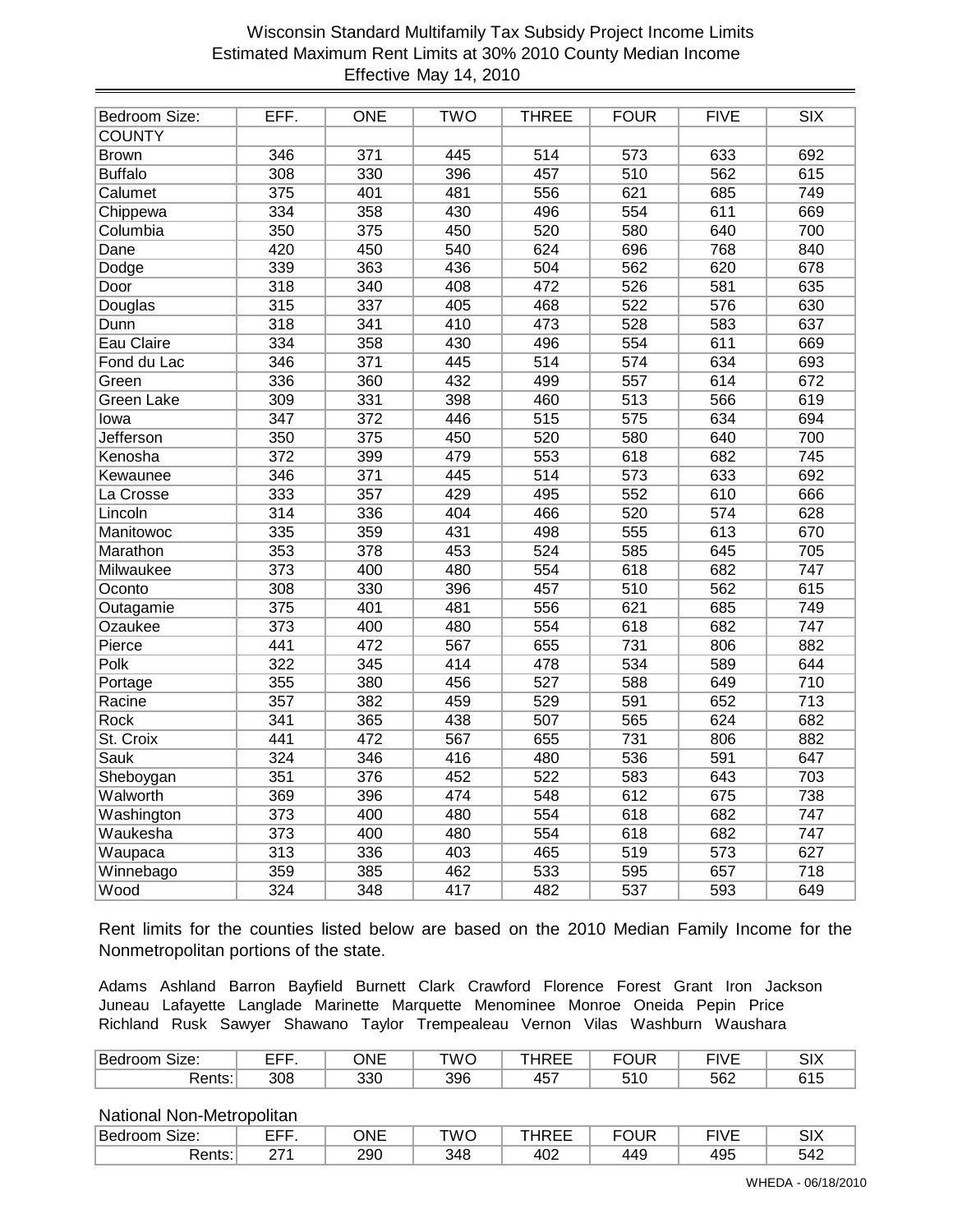# Wisconsin Standard Multifamily Tax Subsidy Project Income Limits Estimated Maximum Rent Limits at 40% 2010 County Median Income Effective May 14, 2010

| Bedroom Size:     | EFF. | <b>ONE</b>       | <b>TWO</b>       | <b>THREE</b>     | <b>FOUR</b>      | <b>FIVE</b>      | <b>SIX</b> |
|-------------------|------|------------------|------------------|------------------|------------------|------------------|------------|
| COUNTY            |      |                  |                  |                  |                  |                  |            |
| <b>Brown</b>      | 462  | 495              | 594              | 685              | 765              | 844              | 923        |
| <b>Buffalo</b>    | 411  | 440              | 528              | 609              | 680              | 750              | 821        |
| Calumet           | 500  | 535              | 642              | 742              | 828              | 913              | 999        |
| Chippewa          | 446  | 478              | $\overline{574}$ | 662              | 739              | 815              | 892        |
| Columbia          | 467  | 500              | 601              | 694              | 774              | 854              | 934        |
| Dane              | 560  | 600              | 720              | 832              | 928              | 1,024            | 1,120      |
| Dodge             | 453  | 485              | 582              | 672              | 750              | 827              | 905        |
| Door              | 424  | 454              | 545              | 629              | 702              | 775              | 847        |
| Douglas           | 420  | 450              | 540              | 624              | 696              | 768              | 840        |
| Dunn              | 425  | 455              | 547              | 631              | 705              | $\overline{777}$ | 850        |
| Eau Claire        | 446  | 478              | $\overline{574}$ | 662              | 739              | 815              | 892        |
| Fond du Lac       | 462  | 495              | 594              | 686              | 766              | 845              | 924        |
| Green             | 448  | 480              | 576              | 666              | 743              | 819              | 896        |
| <b>Green Lake</b> | 413  | 442              | 531              | 614              | 685              | 755              | 826        |
| lowa              | 463  | 496              | 595              | 687              | 767              | 846              | 926        |
| <b>Jefferson</b>  | 467  | 500              | 601              | 694              | $\overline{774}$ | 854              | 934        |
| Kenosha           | 497  | 532              | 639              | 738              | 824              | 909              | 994        |
| Kewaunee          | 462  | 495              | 594              | 685              | 765              | 844              | 923        |
| La Crosse         | 445  | 476              | 572              | 660              | 737              | 813              | 889        |
| Lincoln           | 419  | 449              | 539              | 622              | 694              | 766              | 838        |
| Manitowoc         | 447  | 479              | 575              | 664              | 741              | 817              | 894        |
| Marathon          | 471  | 504              | 605              | 699              | 780              | 861              | 941        |
| Milwaukee         | 498  | 533              | 640              | 739              | 825              | 910              | 996        |
| Oconto            | 411  | 440              | 528              | 609              | 680              | 750              | 821        |
| Outagamie         | 500  | 535              | 642              | 742              | 828              | 913              | 999        |
| Ozaukee           | 498  | 533              | 640              | 739              | 825              | 910              | 996        |
| Pierce            | 588  | 630              | 756              | 874              | 975              | 1,075            | 1,176      |
| Polk              | 430  | 460              | 552              | 638              | 712              | 785              | 859        |
| Portage           | 474  | 507              | 609              | 703              | 785              | 866              | 947        |
| Racine            | 476  | 510              | 612              | 706              | 788              | 869              | 951        |
| <b>Rock</b>       | 455  | 487              | 585              | 676              | 754              | 832              | 910        |
| St. Croix         | 588  | 630              | 756              | 874              | 975              | 1,075            | 1,176      |
| <b>Sauk</b>       | 432  | 462              | 555              | 641              | 715              | 789              | 863        |
| Sheboygan         | 469  | 502              | 603              | 697              | 778              | 858              | 938        |
| Walworth          | 493  | 528              | 633              | 731              | 816              | 900              | 985        |
| Washington        | 498  | 533              | 640              | 739              | 825              | 910              | 996        |
| Waukesha          | 498  | 533              | 640              | 739              | 825              | 910              | 996        |
| Waupaca           | 418  | 448              | 538              | 621              | 693              | 765              | 836        |
| Winnebago         | 479  | $\overline{513}$ | 616              | $\overline{711}$ | 794              | 876              | 958        |
| Wood              | 433  | 464              | 557              | 643              | 717              | 791              | 866        |

Rent limits for the counties listed below are based on the 2010 Median Family Income for the Nonmetropolitan portions of the state.

Adams Ashland Barron Bayfield Burnett Clark Crawford Florence Forest Grant Iron Jackson Juneau Lafayette Langlade Marinette Marquette Menominee Monroe Oneida Pepin Price Richland Rusk Sawyer Shawano Taylor Trempealeau Vernon Vilas Washburn Waushara

| Bedroom<br>Size: | ---<br>--- | ONF<br>╹┓┍ | TWC               | $\cdots$<br><u>_ _</u><br>╰└ | FOUR | $-111$<br>'VL | <b>SIX</b> |
|------------------|------------|------------|-------------------|------------------------------|------|---------------|------------|
| 'onte<br>גטווש.  | . п        | 440        | <b>508</b><br>ںےں | 609                          | 680  | 750<br>υc     | oo.<br>o۷. |

| Bedroom<br>Size. | ---<br>- 1 | ONE | TWC | ᆢ ㄴ        | =OUR | $-111$ | <b>SIX</b> |
|------------------|------------|-----|-----|------------|------|--------|------------|
| ₹ents:           | 362        | 387 | 465 | -^-<br>ວວ, | 599  | 661    | 700<br>ںے  |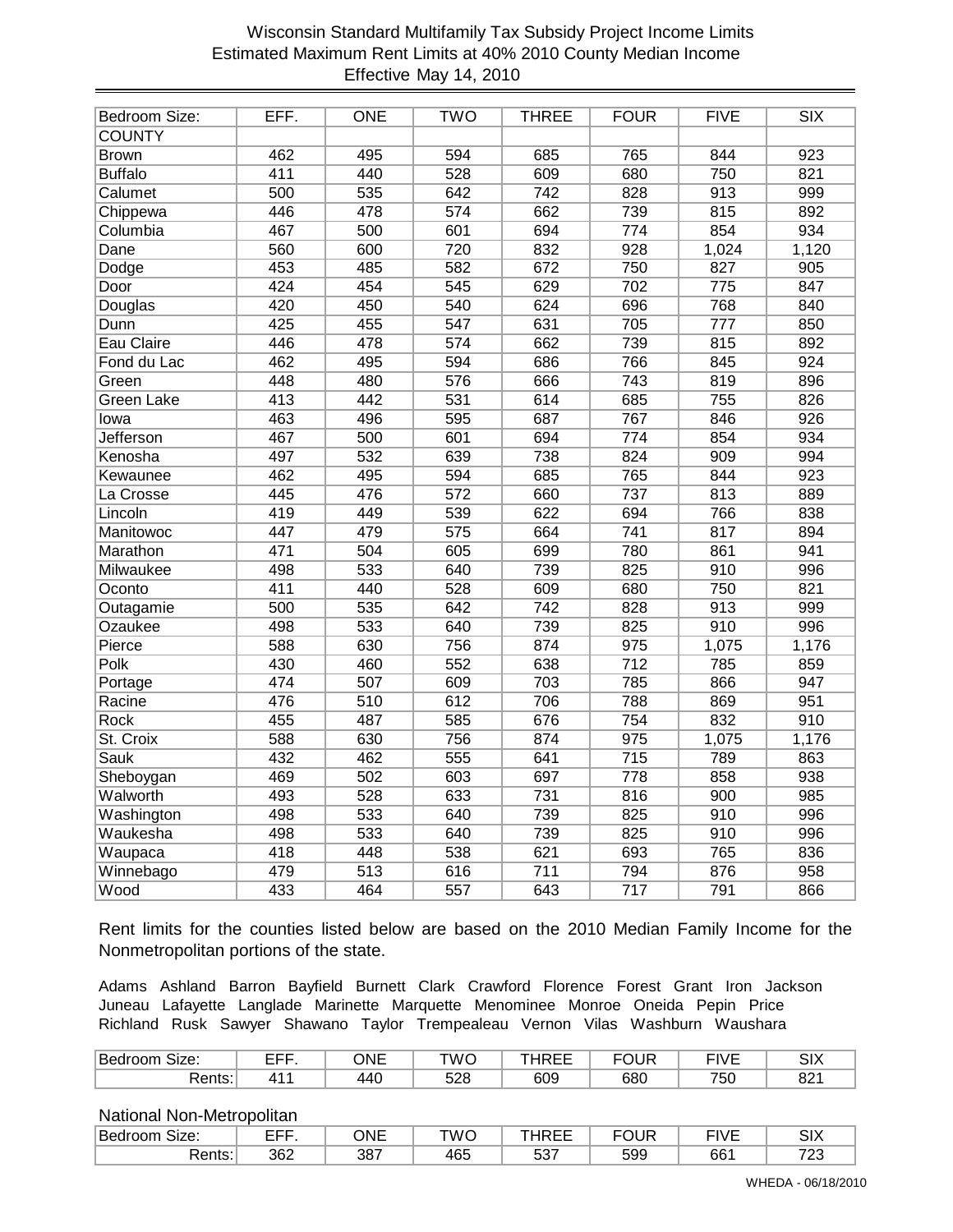# Wisconsin Standard Multifamily Tax Subsidy Project Income Limits Estimated Maximum Rent Limits at 50% 2010 County Median Income Effective May 14, 2010

| Bedroom Size:     | EFF.             | <b>ONE</b> | <b>TWO</b>       | <b>THREE</b>     | <b>FOUR</b> | <b>FIVE</b> | <b>SIX</b> |
|-------------------|------------------|------------|------------------|------------------|-------------|-------------|------------|
| <b>COUNTY</b>     |                  |            |                  |                  |             |             |            |
| <b>Brown</b>      | $\overline{577}$ | 618        | 742              | 856              | 956         | 1,055       | 1,153      |
| <b>Buffalo</b>    | $\overline{513}$ | 550        | 660              | $\overline{761}$ | 850         | 938         | 1,026      |
| Calumet           | 625              | 669        | 802              | 927              | 1,035       | 1,141       | 1,248      |
| Chippewa          | 557              | 597        | 717              | 828              | 923         | 1,019       | 1,115      |
| Columbia          | 583              | 625        | 751              | 867              | 967         | 1,068       | 1,167      |
| Dane              | 700              | 750        | 900              | 1,040            | 1,160       | 1,280       | 1,400      |
| Dodge             | 566              | 606        | 727              | 840              | 937         | 1,034       | 1,131      |
| Door              | 530              | 567        | 681              | 786              | 877         | 968         | 1,058      |
| Douglas           | 525              | 562        | 675              | 780              | 870         | 960         | 1,050      |
| Dunn              | 531              | 569        | 683              | 789              | 881         | 971         | 1,062      |
| Eau Claire        | 557              | 597        | 717              | 828              | 923         | 1,019       | 1,115      |
| Fond du Lac       | $\overline{577}$ | 618        | 742              | 858              | 957         | 1,056       | 1,155      |
| Green             | 560              | 600        | 720              | 832              | 928         | 1,024       | 1,120      |
| <b>Green Lake</b> | 516              | 553        | 663              | 767              | 856         | 944         | 1,032      |
| lowa              | 578              | 620        | 743              | 859              | 958         | 1,058       | 1,157      |
| <b>Jefferson</b>  | 583              | 625        | 751              | 867              | 967         | 1,068       | 1,167      |
| Kenosha           | 621              | 665        | 798              | 923              | 1,030       | 1,136       | 1,242      |
| Kewaunee          | 577              | 618        | 742              | 856              | 956         | 1,055       | 1,153      |
| La Crosse         | 556              | 595        | 715              | 825              | 921         | 1,016       | 1,111      |
| Lincoln           | 523              | 561        | 673              | 777              | 867         | 957         | 1,047      |
| Manitowoc         | 558              | 598        | $\overline{718}$ | 830              | 926         | 1,021       | 1,117      |
| Marathon          | 588              | 630        | 756              | 873              | 975         | 1,076       | 1,176      |
| Milwaukee         | 622              | 666        | 800              | 924              | 1,031       | 1,138       | 1,245      |
| Oconto            | 513              | 550        | 660              | 761              | 850         | 938         | 1,026      |
| Outagamie         | 625              | 669        | 802              | 927              | 1,035       | 1,141       | 1,248      |
| Ozaukee           | 622              | 666        | 800              | 924              | 1,031       | 1,138       | 1,245      |
| Pierce            | 735              | 787        | 945              | 1,092            | 1,218       | 1,344       | 1,470      |
| Polk              | 537              | 575        | 690              | 797              | 890         | 981         | 1,073      |
| Portage           | 592              | 634        | 761              | 879              | 981         | 1,082       | 1,183      |
| Racine            | 595              | 637        | 765              | 883              | 985         | 1,086       | 1,188      |
| <b>Rock</b>       | 568              | 609        | 731              | 845              | 942         | 1,040       | 1,137      |
| St. Croix         | 735              | 787        | 945              | 1,092            | 1,218       | 1,344       | 1,470      |
| <b>Sauk</b>       | 540              | 578        | 693              | 801              | 893         | 986         | 1,078      |
| Sheboygan         | 586              | 628        | 753              | 871              | 972         | 1,072       | 1,172      |
| Walworth          | 616              | 660        | 791              | 914              | 1,020       | 1,125       | 1,231      |
| Washington        | 622              | 666        | 800              | 924              | 1,031       | 1,138       | 1,245      |
| Waukesha          | 622              | 666        | 800              | 924              | 1,031       | 1,138       | 1,245      |
| Waupaca           | 522              | 560        | 672              | 776              | 866         | 956         | 1,045      |
| Winnebago         | 598              | 641        | 770              | 889              | 992         | 1,095       | 1,197      |
| Wood              | 541              | 580        | 696              | 803              | 896         | 989         | 1,082      |

Rent limits for the counties listed below are based on the 2010 Median Family Income for the Nonmetropolitan portions of the state.

Adams Ashland Barron Bayfield Burnett Clark Crawford Florence Forest Grant Iron Jackson Juneau Lafayette Langlade Marinette Marquette Menominee Monroe Oneida Pepin Price Richland Rusk Sawyer Shawano Taylor Trempealeau Vernon Vilas Washburn Waushara

| -<br>IBedroom Size: | ---<br>- 1   | ONE | TWC | $\cdots$ $\cdots$<br>' – –<br>.<br>--<br>∼–– | <b>-011-10</b><br>儿井 | <u>—…</u><br>'VL | $\sim$<br>י∕וט |
|---------------------|--------------|-----|-----|----------------------------------------------|----------------------|------------------|----------------|
| ≀ante∙<br>גטוווס.   | $\sim$<br>ں، | 550 | 660 | 76.<br>ັ                                     | 850                  | 938              | ,026           |

| Bedroom<br>Size.  | ---<br>- 1 | ONE | TWC | .   | ∓OUR | $-111$ | <b>SIX</b> |
|-------------------|------------|-----|-----|-----|------|--------|------------|
| ≀ante∙<br>seriis. | 452        | 484 | 581 | 671 | 748  | 826    | 903        |